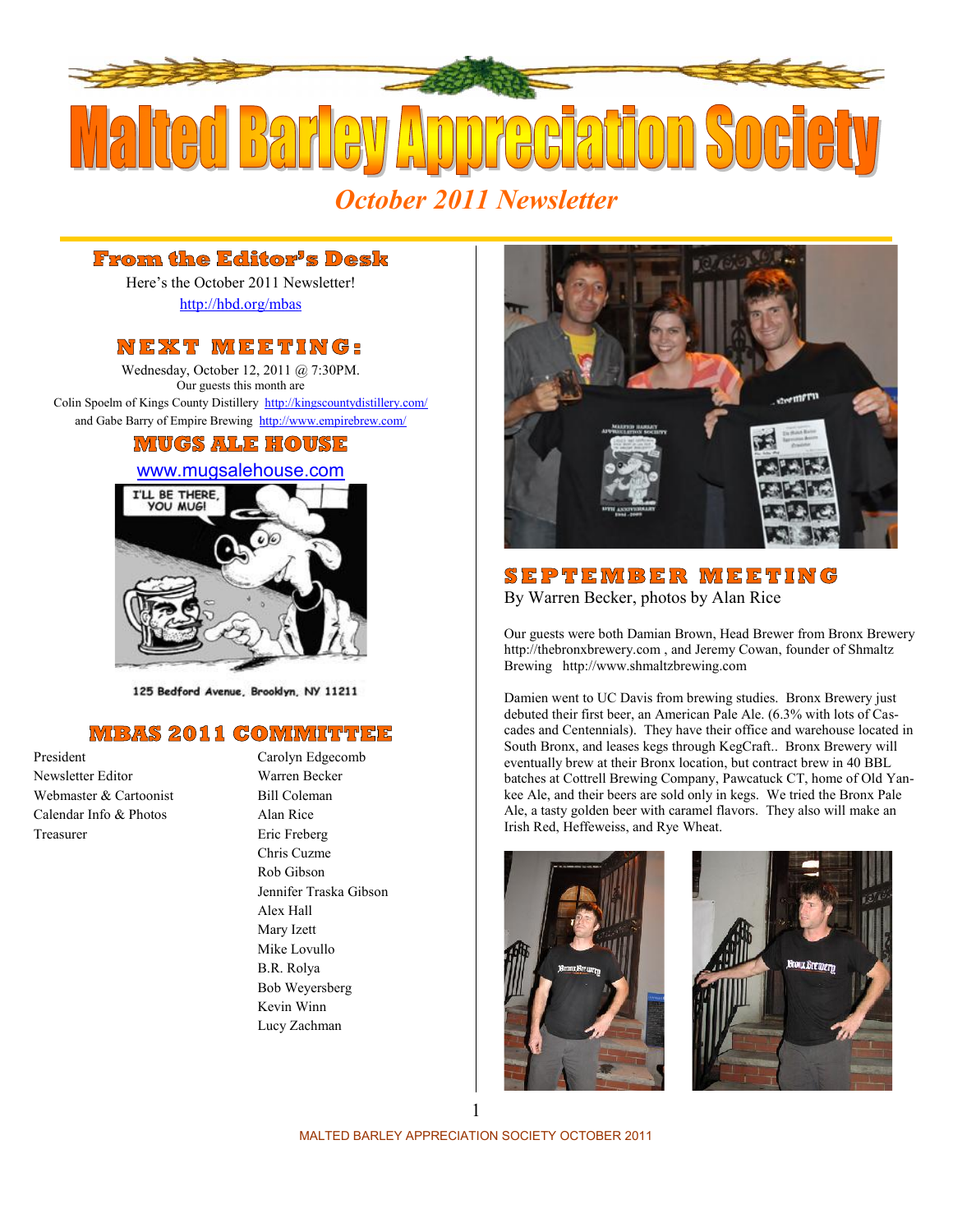Jeremy Cowan of Shmaltz Brewing. created smallest brewery a gallon system in Coney Island, Brooklyn.



We tried their Bittersweet RIPA 10 % ABV a 2005 creation of Rye Malt to commemorate the 10th Anniversary of Hebrew Brewing. A Double IPA/ Rye, which is barrel-aged in Sazerac Wine Barrels. They used a centrifuge in the brewery. Since 1996, Schmaltz has contract brewed, starting with 100 cases. Genesis Ale was their first batch. Early on, for 6 years, Anderson Valley in CA brewed their beers, then they switched to Mendocino Brewing Company in CA, which also has a 2nd

location, Saratoga Brewing in upstate NY.

Hop Manna IPA, batch #1 is a 65 IBU, Cascade/Centennial IPA. It is basically the same recipe ads their Coney Island Sword Swallower, but with different hops. Manna means "food from God".

They used a 2-row Vienna/Munich malt.

Human Blockhead, from Coney Island is a barrel-aged Bock, which is aged 6 weeks in the fermenter. At 10% it is also aged in 1st use (Jan- Aug.) , Buffalo Race Bourdon barrels. This beer has notes of Vanilla & Scotch flavors. Shmaltz now has over 100 barrels on hand for aging.

Shmaltz Brewing kicked off the NYC Beer Week 2011

Est. 1996

**Colebrating Our Second Decade of Brewin** 

with their Freakoberfest, with over 20 brewers pouring special

one-off beers, plus a rock n' beer show and burlesque performances.





*Alex, Felice, and Bruce Williams of Scotland's Williams Bros. Brewery http://www.williamsbrosbrew.com pouring their large commemorative bottle of Fraoch Ale.*



"Fraoch 20th Anniversary Ale has been aged in whisky casks that were previously used for sherry, and this is really evident on the nose. A really sweet, strong, honey-like aroma and masses of sherry, oak and vanilla notes. To my palate, the flavor was strikingly whisky oriented, with a wash of oaky, vanilla flavors up front, a light alcohol warmth from the 11% ABV, and then

the sweet, fruity sherry flavors take over. There's an underlying fruitiness, very like cherries, throughout the whole experience and the finish is long, sweet and spritzy with the trademark heather blossom just about making a show behind the full fruity flavors. There were 7,500 bottles produced, 5,000 of which were made for the US market."



MALTED BARLEY APPRECIATION SOCIETY OCTOBER 2011